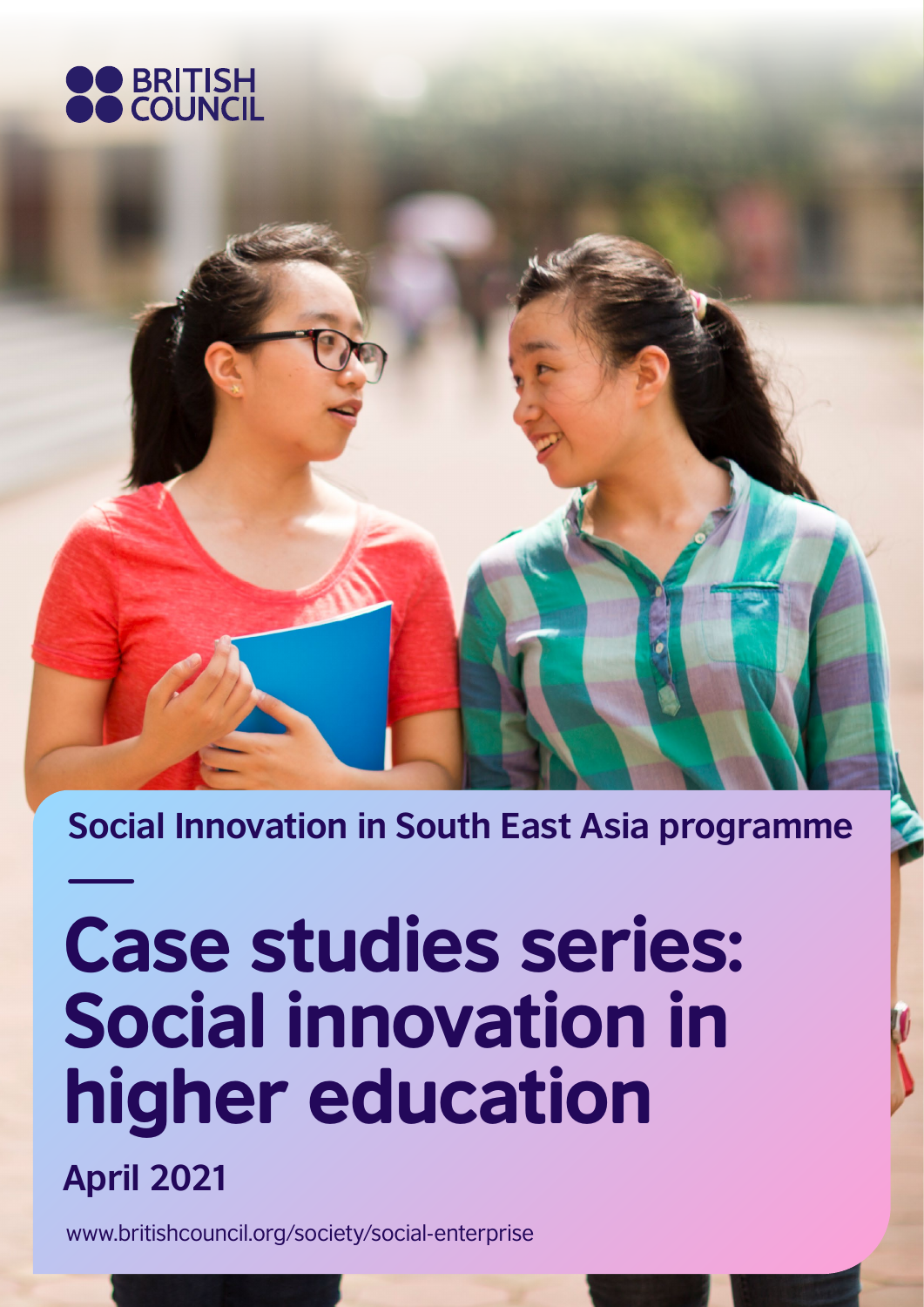# How social innovation is making universities relevant again

**The world's most difficult problems are best solved through collaboration. Universities in the UK and South East Asia have joined forces to explore how they can push forward social innovation.** 

'Are universities even relevant any more, now that we can get knowledge in all kinds of other places?' Tristan Ace, British Council's outgoing Social Enterprise and Inclusive Economies Lead, asks a valid and increasingly pertinent question. In a digital age of unfettered access to information, universities are being called on by students, academics, funders and governments to prove their value. There is growing expectation that abstract learning and academic research should have practical relevance to society.

Universities are now reimagining their role in communities and assessing how to demonstrate their civic responsibilities. Piling on the pressure in 2019, the *Times Higher Education* publication launched its annual university [Impact Rankings,](https://www.timeshighereducation.com/impactrankings#!/page/0/length/25/sort_by/rank/sort_order/asc/cols/undefined) assessing universities on their contribution to the United Nations Sustainable Development Goals (SDGs). The aim was to show 'the differences a university is making to the world we live in', and the rankings are consulted by students and their families, academics, university leaders and industry.

This is where social innovation comes in – the process of developing and implementing solutions to complex and

challenging social and environmental issues. If universities must play a more active role in society, they need to place greater emphasis on social innovation. They need to address the most difficult problems which are multidimensional, cross border and interdisciplinary.

# **Collaboration and innovation**

Collaboration between universities in social innovation engagement is increasing. In 2018, the British Council, with the Good Lab and Social Innovation Exchange (SIX), and guided by Professor Alex Nicholls of Oxford University's Saïd Business School, took the first step. Together they led the ambitious *Building Research Innovation for Community Knowledge and Sustainability*  (BRICKS) project in Hong Kong. It grouped universities with social innovators and entrepreneurs, social services and NGOs to boost social innovation research and action.

Building on this, in 2019 the British Council and the University of Northampton launched a series of studies aimed at exploring social innovation in five countries in South East Asia: Indonesia, Vietnam, Malaysia, Korea and the Philippines. The *[Social Innovation and Higher Education](https://www.britishcouncil.id/en/programmes/society/promoting-social-enterprise-foster-inclusive-development/social-innovation-and)  [Landscape](https://www.britishcouncil.id/en/programmes/society/promoting-social-enterprise-foster-inclusive-development/social-innovation-and)* report found that although the number of social innovation courses in higher education institutions in these countries is growing, the challenge arises in embedding social innovation teaching across all academic disciplines, and connecting teaching and research to much-needed social change in the community.



#### **Distribution of the challenges in promoting social innovation in Indonesia**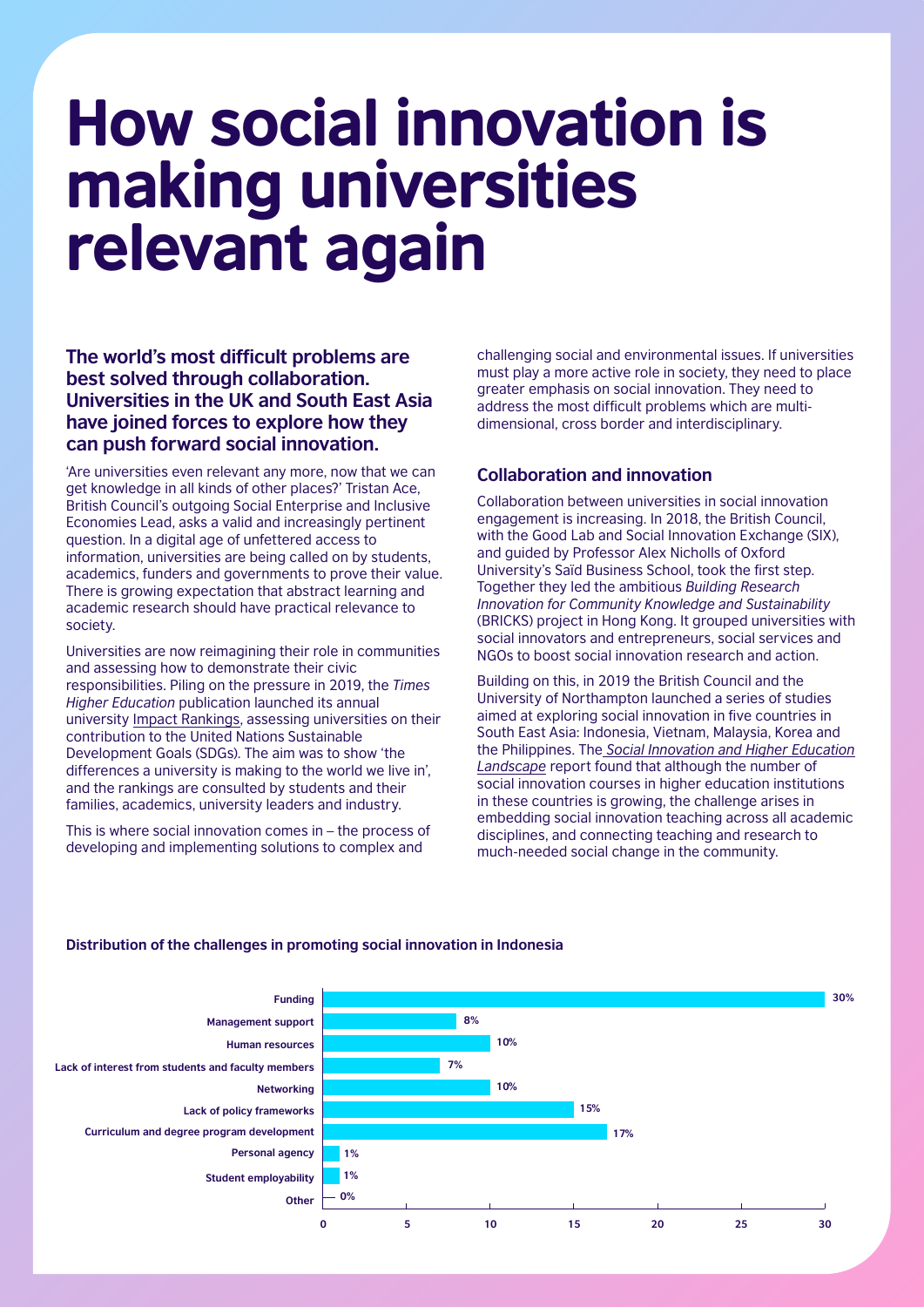#### **Distribution of the challenges in promoting social innovation in Malaysia**



#### **Distribution of the challenges in promoting social innovation in the Philippines**



#### **Distribution of the challenges in promoting social innovation in South Korea**